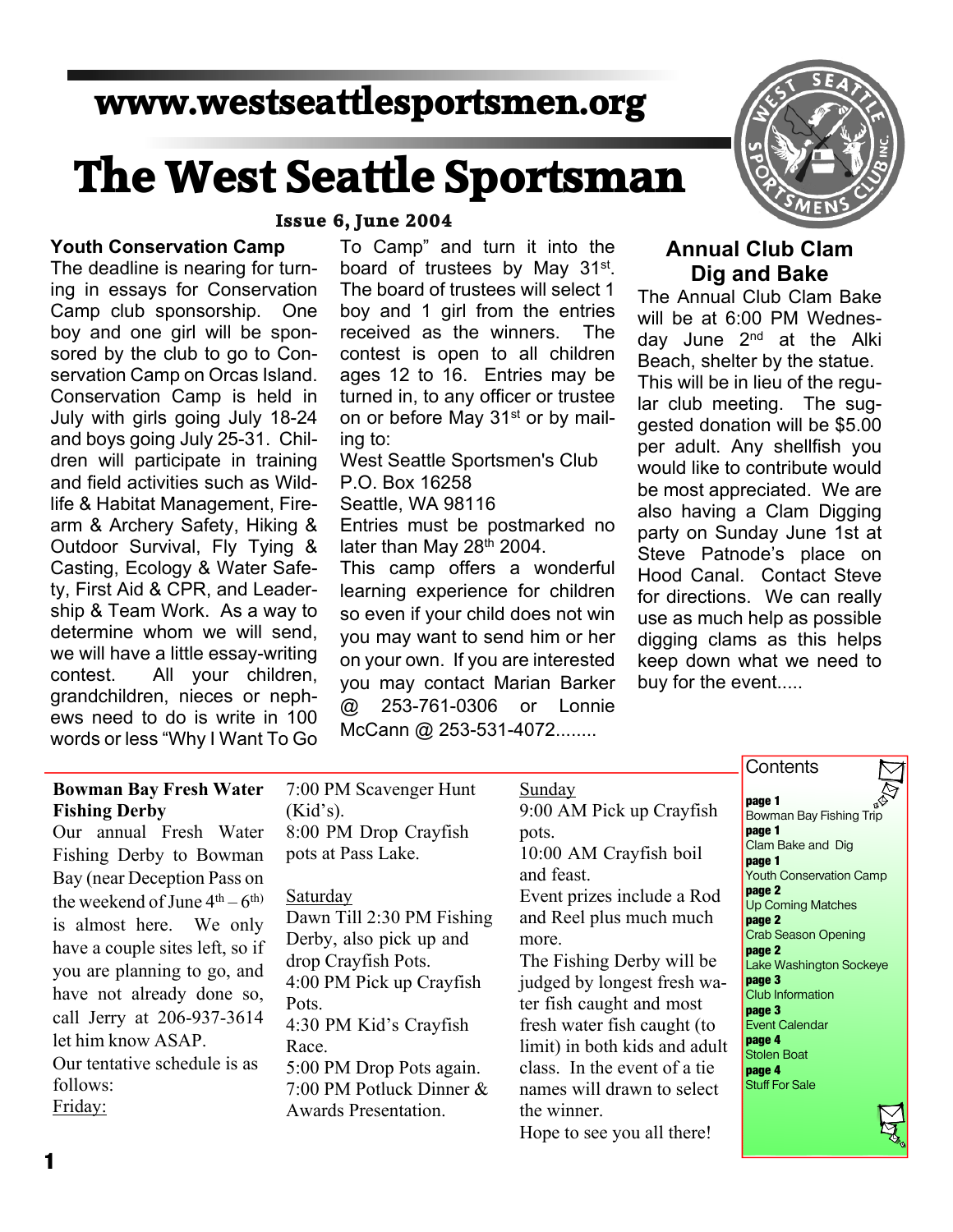#### **Crab season scheduled to begin June 1, 2004 in many Puget Sound regions**

OLYMPIA - Recreational crab fish ing is scheduled to open June 1 in much of Puget Sound, according to biologists with the Washington De partment of Fish and Wildlife (WDFW).

For the first time since 2000, open ing dates for recreational crab fish eries were established prior to the fishing season, following a multi year effort to determine annual molt timing for each area of Puget Sound.

"Recent crab shell hardness test ing has shown the molt is occurring as predicted in most areas, but crab fishers should be aware that opening dates could be delayed in certain areas if the molting process doesn't continue on schedule," said WDFW shellfish biologist Rich Childers.

"Our goal is to provide recreational crab fishers with a fixed opening day of the season. However, crab shell molting is driven by unpredict-

able natural processes that can vary from year to year," Childers said.

Another change in Puget Sound crab management this year is the addition of a \$3 Puget Sound Dun geness crab endorsement fee. Funds will be used to support rec reational fishery sampling and en hancement.

Childers said no other changes are expected for recreational crab fish eries this season. Bag limits and daily and weekly fishing schedules are expected to remain the same throughout the 2004-05 manage ment period.

Areas scheduled to open to crab fishing June 1 include:

- · The western Strait of Juan de Fuca (marine areas 4 and 5)
- · Admiralty Inlet (Marine Area 9)
- · Hood Canal (Marine Area 12)
- · Central and southern Puget Sound (marine areas 10, 11 and13).

Waters "inside" Whidbey Island (marine areas 8-1 and 8-2) are scheduled to open Fridays through

Mondays beginning June 4, while the extreme eastern Strait of Juan de Fuca and the southern portion of the San Juan Islands (Marine Area 6 and a portion of Marine Area 7) are expected to open June 16. The remainder of the San Juan Is lands and waters north of the is lands will open later in the summer. Details of all the scheduled opening dates and additional crab-fishing information can be found on page 130 of WDFW's 2004-05 "Fishing in Washington" sport fishing rules pamphlet.

Recreational crab fishing in each marine area will remain open until that individual area's quota has been reached. Childers said a dra matic increase in the sport catch of Dungeness crab has led to shorter fishing seasons in recent years. The total recreational Dungeness crab catch for Puget Sound for the 1996-97 season was 806,000 pounds, compared to an estimated 1.6 million pounds in 2003-04. All Puget Sound crab fishers 15 years of age or older must have an annual shellfish/seaweed license. A catch record card for recording Dungeness crab is required for all crab fishers, regardless of age. The daily limit is six male Dunge ness crab that measure at least 6 ¼ inches across. Crab fishing regu lations are updated as necessary at http://wdfw.wa.gov/fish/regs/ fishregs.htm on the Internet, or via the shellfish rule change hotline, at 1-866-880-5431.

State and tribal fisheries co managers won't schedule fisher ies until they determine that the run will exceed 350,000 sock eye based on counts at the Bal lard Locks. This year's forecast for sockeye is 485,000 fish, with the peak of the run coming in mid-July.

*Continued on Page 4*

**2 www.westseattlesportsmen.org The West Seattle Sportsman**

# **Up coming Small bore & Air Matches**

| Jun 5-6    | Tacoma   | Schutzenfest / NRA 3-P Championship      |
|------------|----------|------------------------------------------|
| Jun 12-13  | Tacoma   | CanAm Prone                              |
| Jun 26-27  | Puyallup | NRA 3-P Regional                         |
| Jul 10-11  | Tacoma   | Koehler Memorial Prone                   |
| Aug 20-22  | Tacoma   | State Smallbore Int. Camp & PTO          |
| Sept 11    | Puyallup | State 4-H Championship                   |
| Sept 11-12 | Tacoma   | State Conventional Prone Championship    |
| Sept 18-19 | Tacoma   | State Outdoor International Championship |
|            |          |                                          |

# **Lake Washington sockeye salmon fishery public meeting**

OLYMPIA - With a good chance of a summertime fishery for sockeye salmon in Lake Wash ington, fisheries managers with the Washington Department of Fish and Wildlife (WDFW) want anglers' help in shaping the pos sible season.

The department has set a public meeting for June 8 at the **Issue 6, June 2004**

WDFW office in Mill Creek to hear angler preferences on daily bag limits, days of the week for the fishery and other regula tions, said Tim Flint, WDFW statewide salmon resource manager.

"This will be an informational meeting only," Flint said. "No decisions about the fishery will be made until later this sum mer."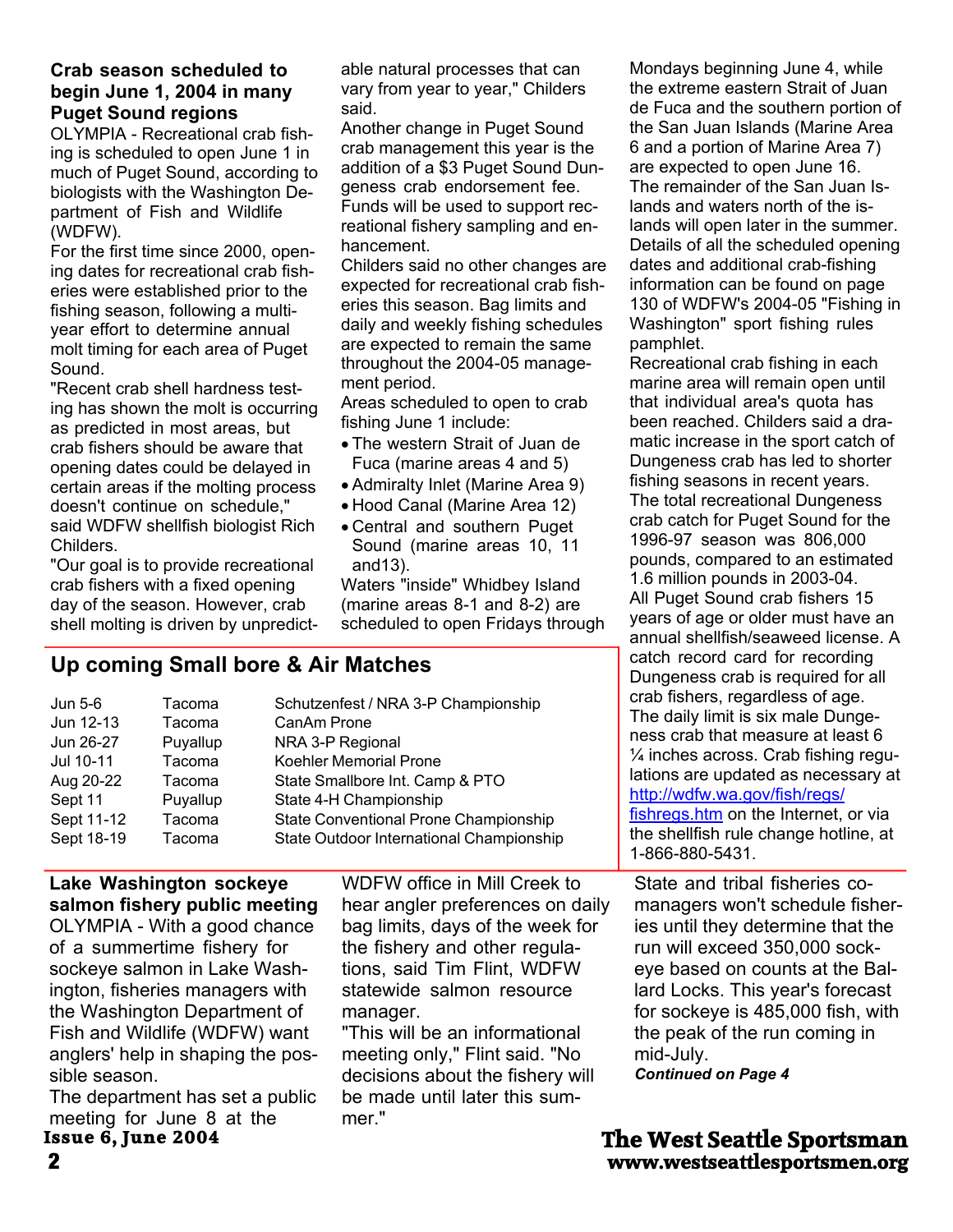# **THE WEST SEATTLE SPORTSMEN'S CLUB Sponsors of the Roger Dahl Rifle Training Range**

| <b>OFFICERS</b>            |              | <b>TRUSTEES</b>                             |
|----------------------------|--------------|---------------------------------------------|
| President – Steve Patnode  | 206-937-5233 | Jerry Mascio 206-937-3614                   |
| Vice Pres. – Cam Robison   | 206-431-8337 | <b>Frank Novito</b>                         |
| Secretary – Tony Olszewski | 425-226-5643 | Rolf Erickson                               |
| Treasurer – Fred Burr      | 206-935-4883 |                                             |
| Rec. Sec. – Richard George |              | Contact us at info@westseattlesportsmen.org |

The West Seattle Sportsmen's Club was founded in 1934 by a group of fourteen men who had the foresight to see that sportsmen, in a united group, would present views, be better heard and achieve goals that were not possi ble when action as unorganized individ uals. The ambitions of these charter members, who strove for the propaga tion of wildlife and habitat as well as the conservation of all our natural resourc es, has proven prophetic, for today mul titudes of individuals and sporting groups are carrying on the job of con serving the remaining outdoor assets of natural America. The West Seattle Sportsmen's Club helps lead in this fight in the state of Washington. A member has the opportunity to join oth ers in formulating club action in achiev ing and maintaining these goals.

However, "all work and no play" is not the format of the club. Many events are spaced throughout the year to insure a member many chances to participate in sportsmen's activities. For \$25, what more could a person ask than the opportunity to go salmon fishing with a group of his friends on a charter boat, fresh water fishing with other members and their families, have a salmon bake, a clam feed, or attend a banquet especially for the ladies. But there's more - he can shoot on the club range, go rabbit hunting, and if nothing else, should get \$25 worth just by watching the kids of the community have a real ball at the Kid's Fishing Derby. To sum it all up, a guy gets at least a hundred dollars worth of fun out of a year's membership.

## **Events Calendar**

May 31<sup>st</sup> - Clam Dig June 2nd - Clam Bake at Alki June 4th-6th - Bowman Bay Outing June 12<sup>th</sup> - Craw fishing Lake Washington (Tentative) July 7<sup>th</sup> - Club Meeting/Shoot & Toot July 11th - Hi Yu Kids' Fishing Derby Aug 6th - Salmon Bake Lincoln **Park** Aug 13<sup>th-</sup>15<sup>th</sup> - Smelting Trip If you have any ideas for programs to have at the club meeting or any good outing ideas let one of the Offi cers or Trustees know. You may contact us at: info@westseattlesportsmen.org **New MEMBERSHIP APPLICATION** Renewal

| <b>WEST SEATTLE SPORTSMEN'S CLUB</b>                                                                                                                                                                                                                                                                                                                                                                                                              |                                          |
|---------------------------------------------------------------------------------------------------------------------------------------------------------------------------------------------------------------------------------------------------------------------------------------------------------------------------------------------------------------------------------------------------------------------------------------------------|------------------------------------------|
|                                                                                                                                                                                                                                                                                                                                                                                                                                                   | Date                                     |
| for membership in the WEST SEATTLE SPORTSMEN'S CLUB and tender herewith the sum of \$ in<br>payment of one year's dues.<br>If yell in Solemnly swear that I will abide by the Constitution and By-Laws of the West Seattle Sportsmen's Club and<br>help in its up-building and I will not willfully disobey the Game Laws wherever I fish or hunt. I will always be<br>a true sportsman both in the field and to my brother members at all times. |                                          |
| Signed                                                                                                                                                                                                                                                                                                                                                                                                                                            | If you would like to<br>receive the Club |
| <b>Street Address</b>                                                                                                                                                                                                                                                                                                                                                                                                                             | News Letter by email                     |
|                                                                                                                                                                                                                                                                                                                                                                                                                                                   | check here.                              |
| Phone , Email                                                                                                                                                                                                                                                                                                                                                                                                                                     |                                          |
| Recommended by<br>(New Only)<br>___________________________________                                                                                                                                                                                                                                                                                                                                                                               |                                          |
| The West Septtle Spertampn                                                                                                                                                                                                                                                                                                                                                                                                                        | <b>Issue 6, June 2004</b>                |

# **www.seattlesportsmen.org 3 The West Seattle Sportsman**